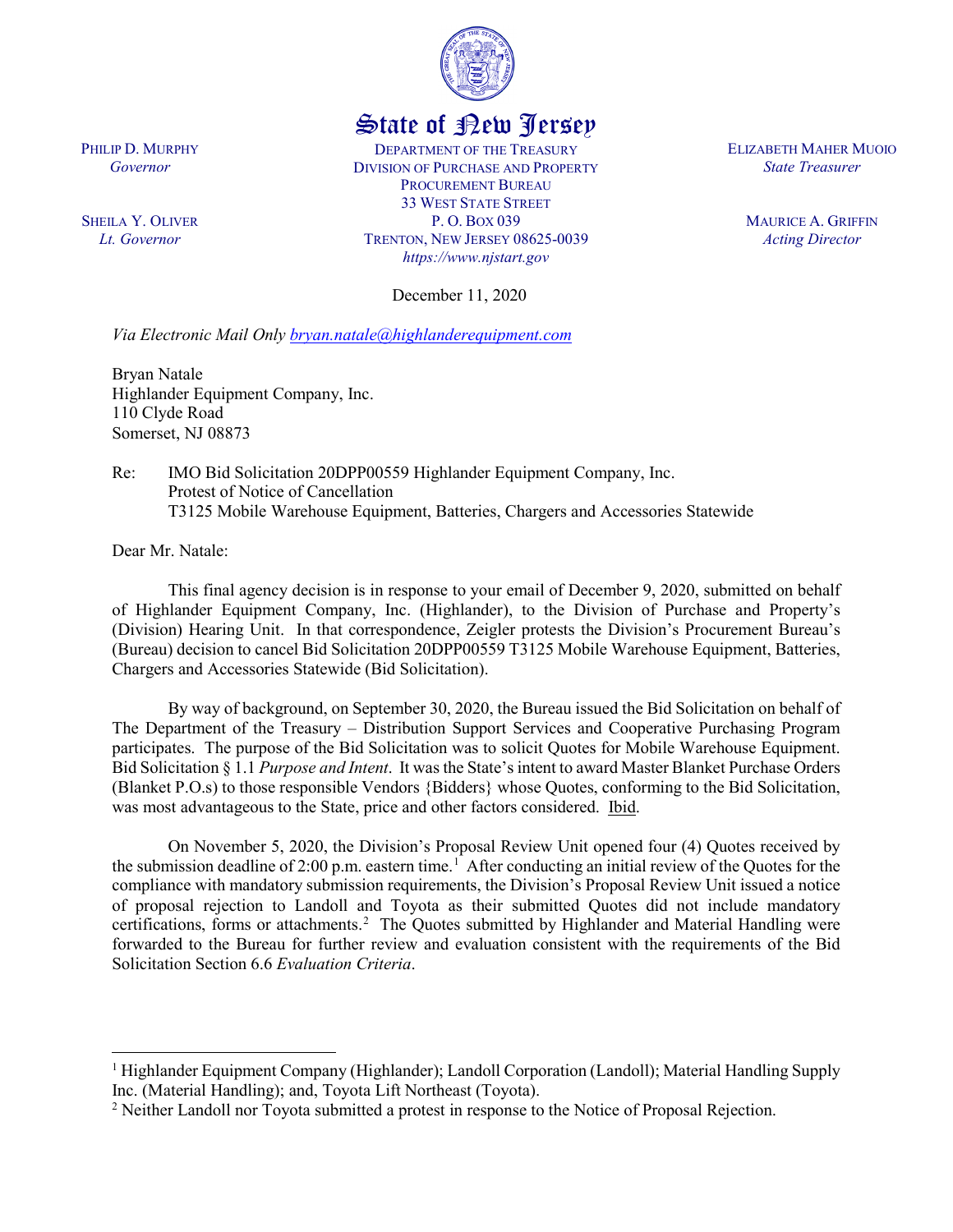After completing its review and evaluation, the Bureau prepared a Recommendation Report noting that the Quotes submitted by Highlander and Material Handling were not responsive to the mandatory requirements of the Bid Solicitation. On December 2, 2020, the Bureau wrote to all Vendors {Bidders} that the procurement would be cancelled as no responsive Quotes had been received. With the letter, the Bureau provided the Vendors {Bidders} with a copy of the December 1, 2020, Recommendation Report.

On December 9, 2020, Highlander submitted a protest to the Division's Hearing Unit stating:

Dear Department of Treasury, Thank you for taking the time to read this email regarding the following: Bid Solicitation #20DPP00559 Bid Solicitation: Mobile Warehouse Equipment, Batteries, Chargers and Accessories-Statewide Ouote # 00004947-R1 The attachment below is the requested price line breakdown for Fork Truck, Battery, and Charger.

With the protest, Highlander included the State-Supplied Price Sheet.

In consideration of Highlander's protest, I have reviewed the record of this procurement, including the Bid Solicitation, Highlander's Quote and protest, the relevant statutes, regulations, and case law. This review of the record has provided me with the information necessary to determine the facts of this matter and to render an informed final agency decision on the merits of the protest. I set forth herein the Division's final agency decision.

Bid Solicitation Section 4.4.5 State-Supplied Price Sheet required that Vendors {Bidders}

…must submit its pricing using the State-Supplied Price Sheet accompanying this Bid Solicitation and located on the "Attachments" Tab.

In order for the State to make sound business judgments regarding products and prices offered in response to this Bid Solicitation, the Vendor {Bidder} must supply, with its Quote, the information requested on the Bid Solicitation's pricing lines in sufficient detail as to allow the State to determine the firm, fixed Quote pricing and the precise product or service being offered, i.e., with no possible misinterpretation of the price or product/service being offered by the Vendor {Bidder}. A Vendor's {Bidder's} failure to provide, within its Quote, the information deemed by the State to be essential for product identification or price determination shall result in rejection of that Vendor's {Bidder's} Quote.

In reviewing Highlander's Quote, the Bureau found that Highlander did not submit the State-supplied price sheet as required by Bid Solicitation Section 4.4.5 *State-Supplied Price Sheet*. Further, the Bureau found that Highlander's Quote did not include the detailed information required by the State-supplied price sheet. In concluding that Highlander's Quote was not responsive to the requirements of the Bid Solicitation, the Bureau noted that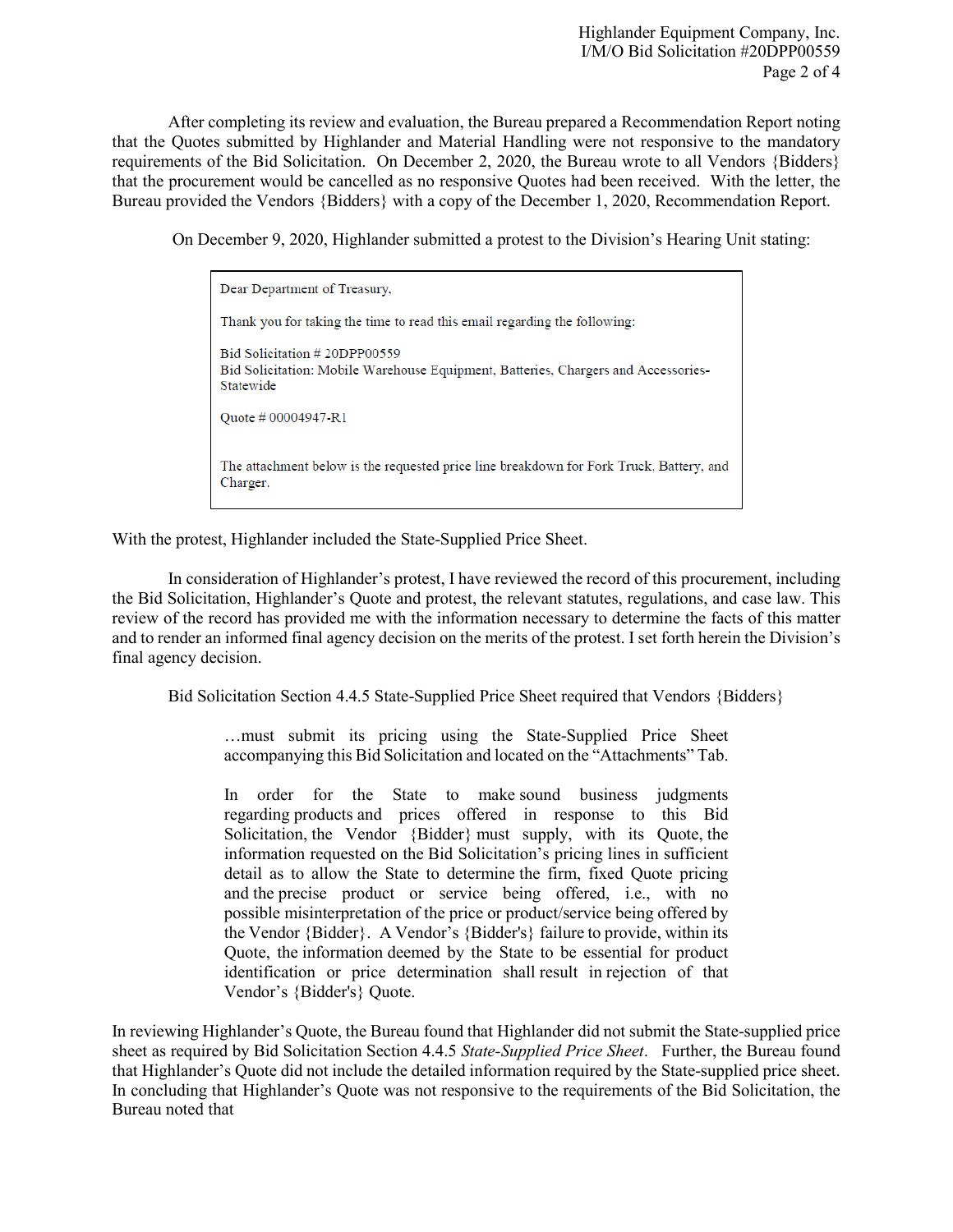Without the Vendors {Bidders} submission of a completed State-Supplied Price Sheet or submission of the information required on the State-Supplied Price Sheet, it was impossible for the Bureau to determine which Group/price lines a Vendor {Bidder} was bidding on and the fixed pricing and percentage discount or markup associated with the Group bid.

\*While the battery and charger were listed on the price list provided by Highlander with the Quote, the battery and charger pricing was not itemized individually; rather, they were included as part of the overall Quote price bid. The purpose of requesting this pricing individually is so that the Agency can purchase replacement chargers and/or batteries separately for a given unit, on an as needed basis.

[December 1, 2020, Recommendation Report, p. 2-3.]

Although the Division has broad discretion to select among qualified and responsive Vendors {Bidders} in public contracting matters, the discretion afforded to the Director, "is not limitless." See, *In re Request for Proposals #17DPP00144*, 454 N.J. Super. 527, 559 (App Div. 2018). "In line with the policy goal of thwarting favoritism, improvidence, extravagance, and corruption, the Division may not award a contract to a bidder whose proposal deviates materially from the RFP's requirements." *Ibid.*, quoting, *Barrick v. State*, 218 N.J. 247, 258-59 (2014)). For that reason, the Division's governing regulations mandate stringent enforcement to maintain the equal footing of all Bidders and to ensure the integrity of the State's bidding process. Notably, "a proposal that is not…responsive to the material requirements of the RFP shall not be eligible for further consideration for award of contract, and the bidder offering said proposal shall receive notice of the rejection of its proposal." N.J.A.C. 17:12-2.7(c).

Unfortunately, as noted above, Highlander's Quote did not include the information required by the Bid Solicitation and the State-Supplied price sheet. Highlander cannot now amend its Quote submission to include the State-Supplied price sheet or the information required by the State-supplied price sheet as doing so would be contrary to the Court's holding in *In re Protest of Award of On-Line Games Prod. & Operation Servs. Contract*, Bid No. 95-X-20175, 279 N.J. Super. 566, 597 (App. Div. 1995). In *On-Line Games* the Appellate Division held that "in clarifying or elaborating on a proposal, a bidder explains or amplifies what is already there. In supplementing, changing or correcting a proposal, the bidder alters what is there. It is the alteration of the original proposal which was interdicted by the RFP".

The Division encourages competition and appreciates the time and effort put forth by Highlander in preparing and submitting a Quote; however, in light of the findings set forth above, I have no choice but to uphold the Bureau's determination that Highlander's Quote was not responsive to the requirements of the Bid Solicitation. Accordingly, I sustain the December 2, 2020, Notice of Cancellation. This is my final agency decision on this matter.